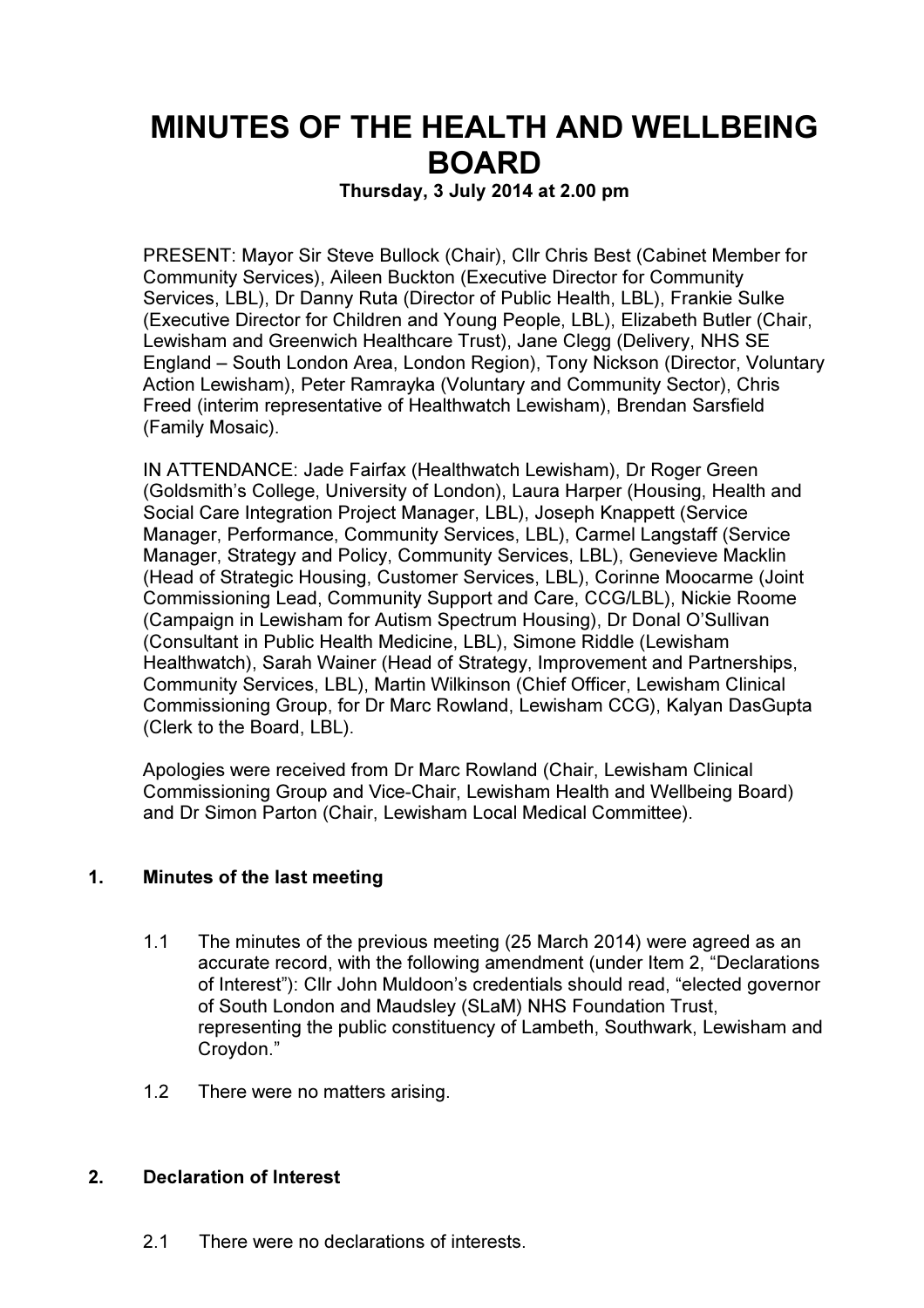# 3. South East London Commissioning Strategy

- 3.1 The draft strategy was presented by Martin Wilkinson (Chief Officer, Lewisham Clinical Commissioning Group).
- 3.2 A further version of the strategy, focusing on local implementation, will be submitted to the Board in September 2014.
- 3.3 The following points were raised or highlighted in the discussion:
	- The key priorities are well aligned to Lewisham's local ones, although there are differences between regional and local implementations of the strategy. Further iterations will ensure alignment with other key strategies. Martin Wilkinson will update the HWB as the local strategy develops.
	- The key principles that underpin the HWB strategy, e.g. integration and prevention, are embedded in the SEL strategy.
	- The ultimate responsibility for the strategy lies with the Governing Body of the CCG.
	- Because there is no 6-borough cluster of local authorities in South-East London to match the CCG cluster, the strategy places particular responsibility on the HWB members across south east London to act collaboratively.
- 3.4 The Board noted the draft South East London Commissioning Strategy.

# 4. Adult Integrated Care Programme update

- 4.1 Sarah Wainer (Head of Strategy, Improvement and Partnerships, Community Services, LBL) presented the report, and highlighted the following points:
	- The Care Act received Royal Assent on 14 May 2014. The Act represents a major reform of the law relating to the care and support of adults and their carers and sets out a number of new duties.
	- New guidance on the Better Care Fund is awaited.
	- A series of events with respect to the Adult Integrated Care Programme has taken place. The 26 June 2014 workshop to review and further develop the neighbourhood model was very well attended and provided a good platform to take the work forward.
- 4.2 The following points were raised or highlighted in the discussion: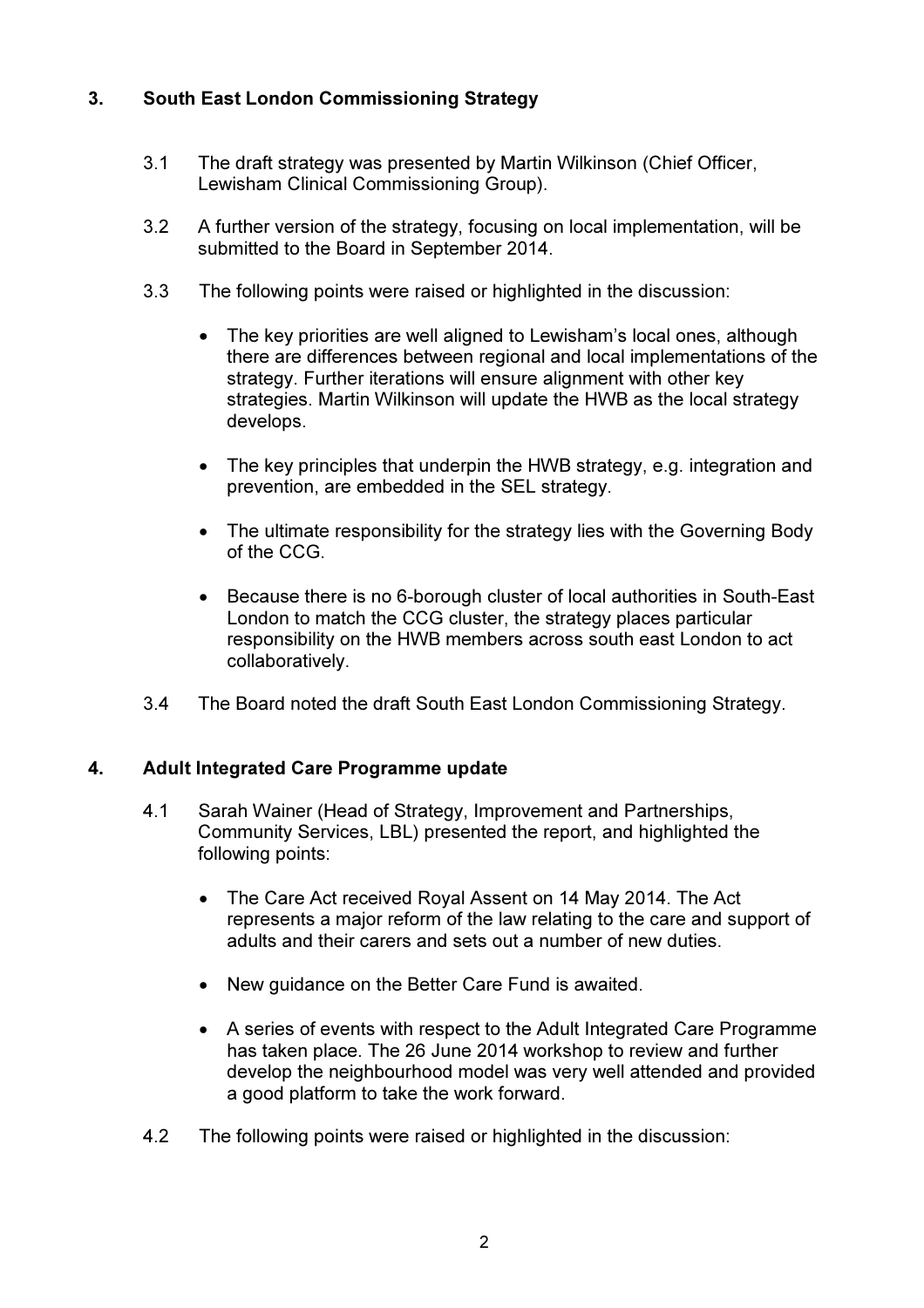- The language in which the various sectors communicate and use in their work is not always shared and fully understood by all.
- Brendan Sarsfield commented that leadership and culture were critical to the success of integration.
- 4.3 The Board:
	- 1. Noted the updates provided in sections 4 and 5 which are relevant to the Integration Programme;
	- 2. Noted the activity in relation to planning and setting of Commissioning Intentions;
	- 3. Agreed that the Board's work programme should include those priority areas for 2014/15 identified in paragraph 5.1.6 of the report; and
	- 4. Agreed the proposals for enhancing communication and engagement activity (as set out in section 7 of the report).
	- 5. Agreed that a report on Lewisham's progress in relation to the implementation of the Care Act will be presented to the Health and Wellbeing Board at its next meeting.

# 5. Housing and Health in Lewisham

- 5.1 Genevieve Macklin (Head of Strategic Housing, Customer Services, LBL) presented the report, setting out the wider relationship between housing and health/wellbeing that goes beyond the previously discussed new models of housing for older residents.
- 5.2 The report highlighted the following points:
	- Residents' health and wellbeing are affected by housing issues chiefly in three ways:
		- The quality and condition of homes
		- The provision of new housing, and
		- The management of homelessness.
	- Partner agencies should work together to:
		- Expand and further prioritise the current focus on targeted support and prevention;
		- Share intelligence for specialised and other housing;
		- Pilot the provision of a housing advice service in health settings, and
		- Support the Warm Homes Healthy People Project.
- 5.3 The following points were raised or highlighted in the discussion:
	- Integrated working is key to improving health and wellbeing within the housing agenda.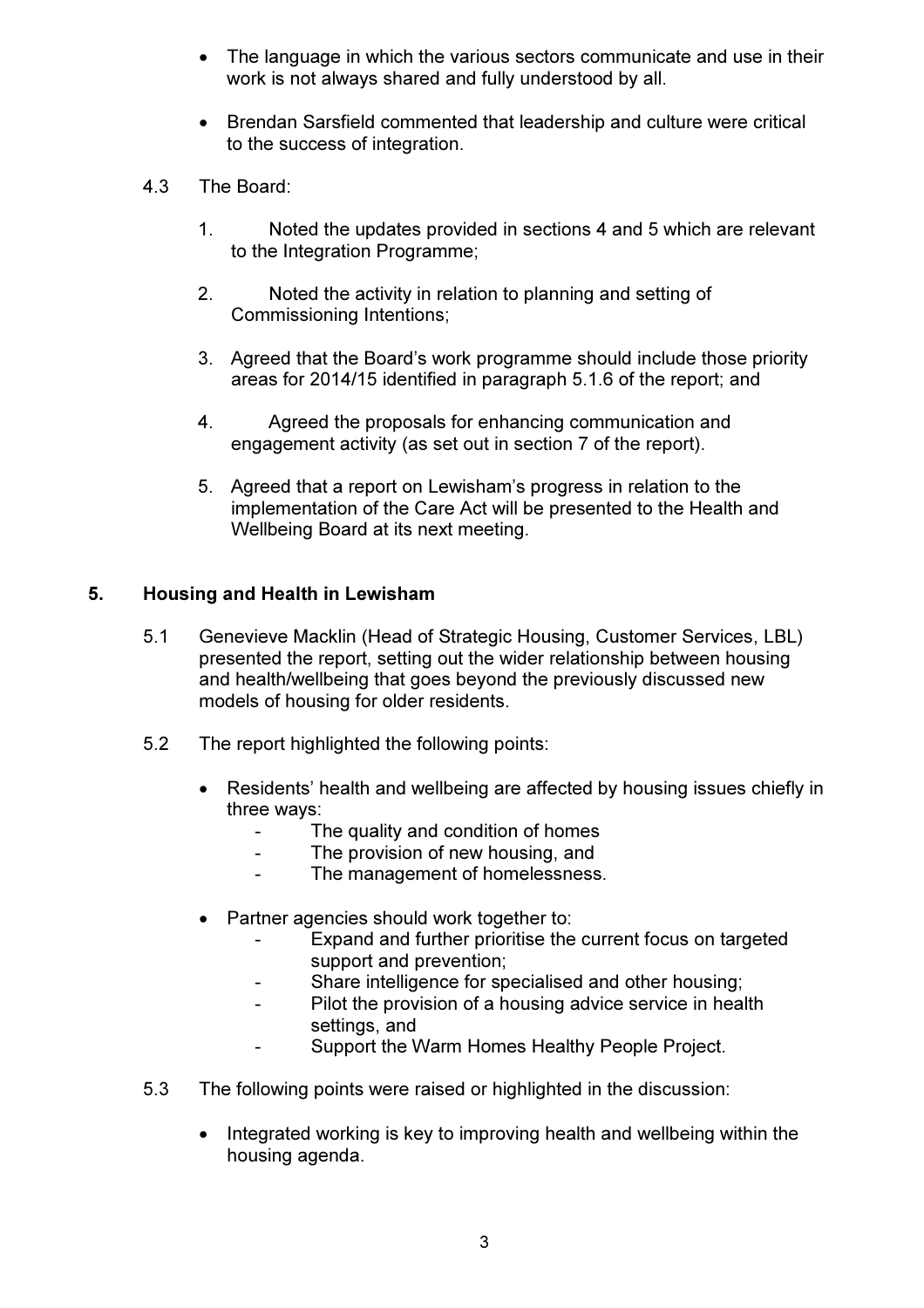- Anyone can access the Handyperson Scheme, but this may be more effective if targeted.
- The model required for housing provision in the Borough is one that factors in longer life expectancy.
- Loneliness and lack of accessible information can be addressed through the Information and Advice Workstream of the Adult Integrated Care Programme, as well as through the voluntary sector.
- Brendan Sarsfield suggested that the housing strategy should be driven by health rather than the impact of homelessness on health.
- Martin Wilkinson agreed to explore the case for investment further with Genevieve Macklin and suggested that the recommendations should be considered as part of the Adult Integrated Care Programme and the allocation of Winter Pressures resources.

The Away Day should consider some of the strategic aspects of the relationship between housing and health.

- 5.4 The Board:
	- 1. Noted the three main areas in which housing impacts on residents' health and wellbeing, and the work that is currently being carried out in each;
	- 2. Agreed the recommendations made in the report which are intended to further support integrated working across housing, health and social care, namely:
		- a. To further expand the current focus on prevention, in particular on interventions which have the greatest impact;
		- b. For partner agencies to work more closely together to share intelligence;
		- c. To pilot the provision of a housing advice service in health settings;
		- d. To continue to support the Warm Homes Healthy People Project and where possible help to secure greater engagement and buy in from local healthcare providers.

### 6. Health and Wellbeing Board Performance Dashboard

6.1 Dr Danny Ruta (Director of Public Health, LBL) presented the draft Performance Dashboard, designed to assist the Board in monitoring the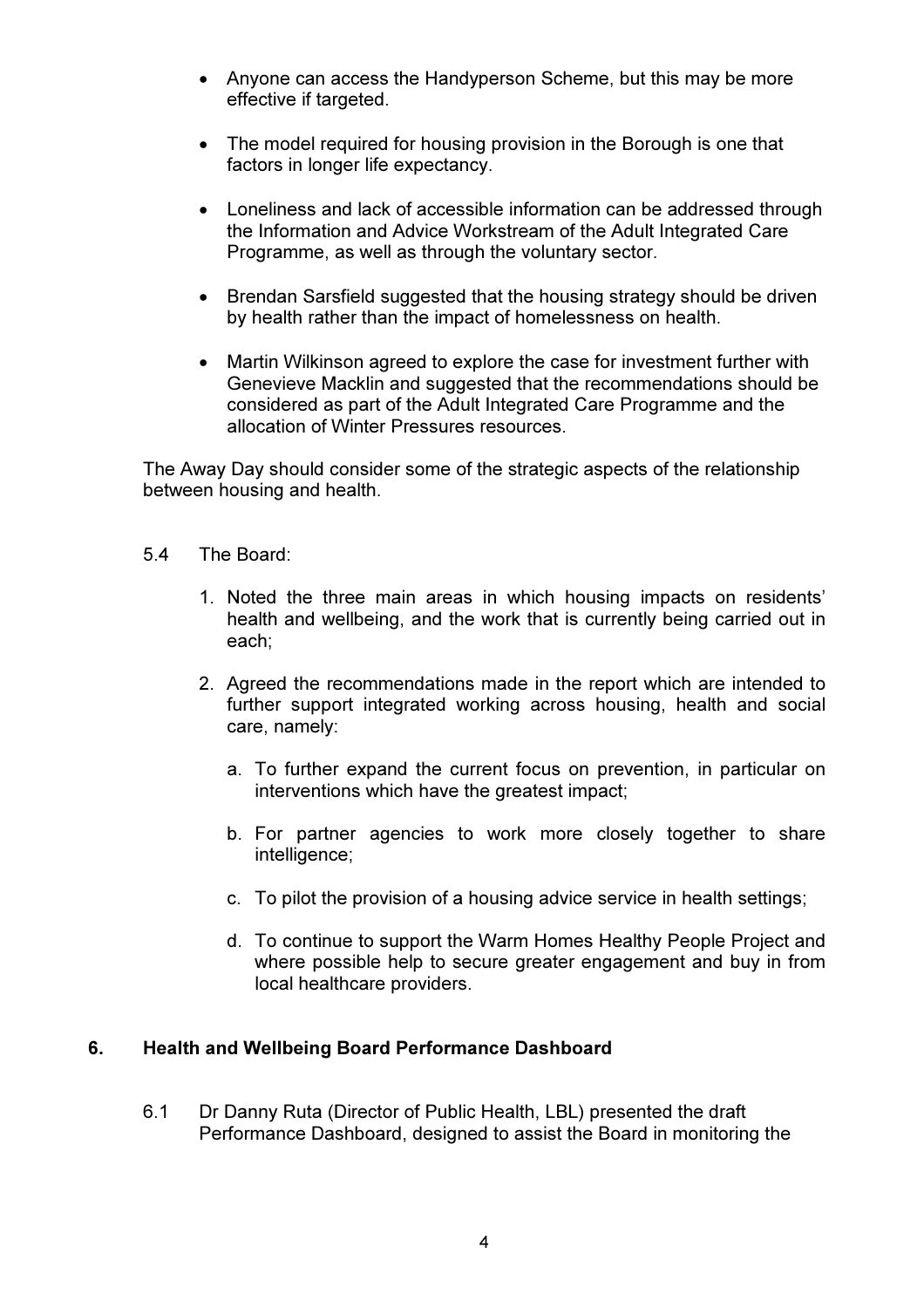progress against its agreed priorities within the Health and Wellbeing Strategy and the integration of health and care for adults.

- 6.2 The following points were raised or highlighted:
	- The dashboard will include those indicators on which BCF activity is focussed.
	- The dashboard includes a number of indicators (including those on birth weight, immunisation and excess weight) from the Be Healthy priority of the Children and Young People's Partnership.
	- The dashboard is based on 26 national metrics drawn from the Quality and Outcomes (Primary Care), Public Health, NHS and Adult Social Care Outcomes Frameworks.
	- The indicators will be used to monitor the health outcomes and the integration of health and social care services on an annual and, where possible, quarterly basis.
- 6.3 The Board agreed the proposed health and care indicators as set out in the submitted draft dashboard.

# 7. The Annual Public Health Report 2013

- 7.1 Dr Danny Ruta (Director of Public Health, LBL) presented the report. Dr Ruta explained that the report is made up of three separate sections. He circulated a copy of the first issue of Well!, a magazine aimed at providing information and support to residents to help them improve their health and fitness and which forms the first part of the annual report. Lewisham's Joint Strategic Needs Assessment website provides the second section of the report. The third section is the electronic publication of resources to support weight management by health professionals. These include the Weight Management Care Pathway for both children and adults and a range of other resources.
- 7.2 The Board:
	- 1. Noted the report, which is targeted at mothers with young families, and has a particular focus on obesity.
	- 2. Endorsed the use of the "Well!" logo to become a trademark for future Public Health reports.

### 8. Healthwatch Lewisham Annual Report

8.1 Jade Fairfax and Simone Riddle of Healthwatch Lewisham presented the report.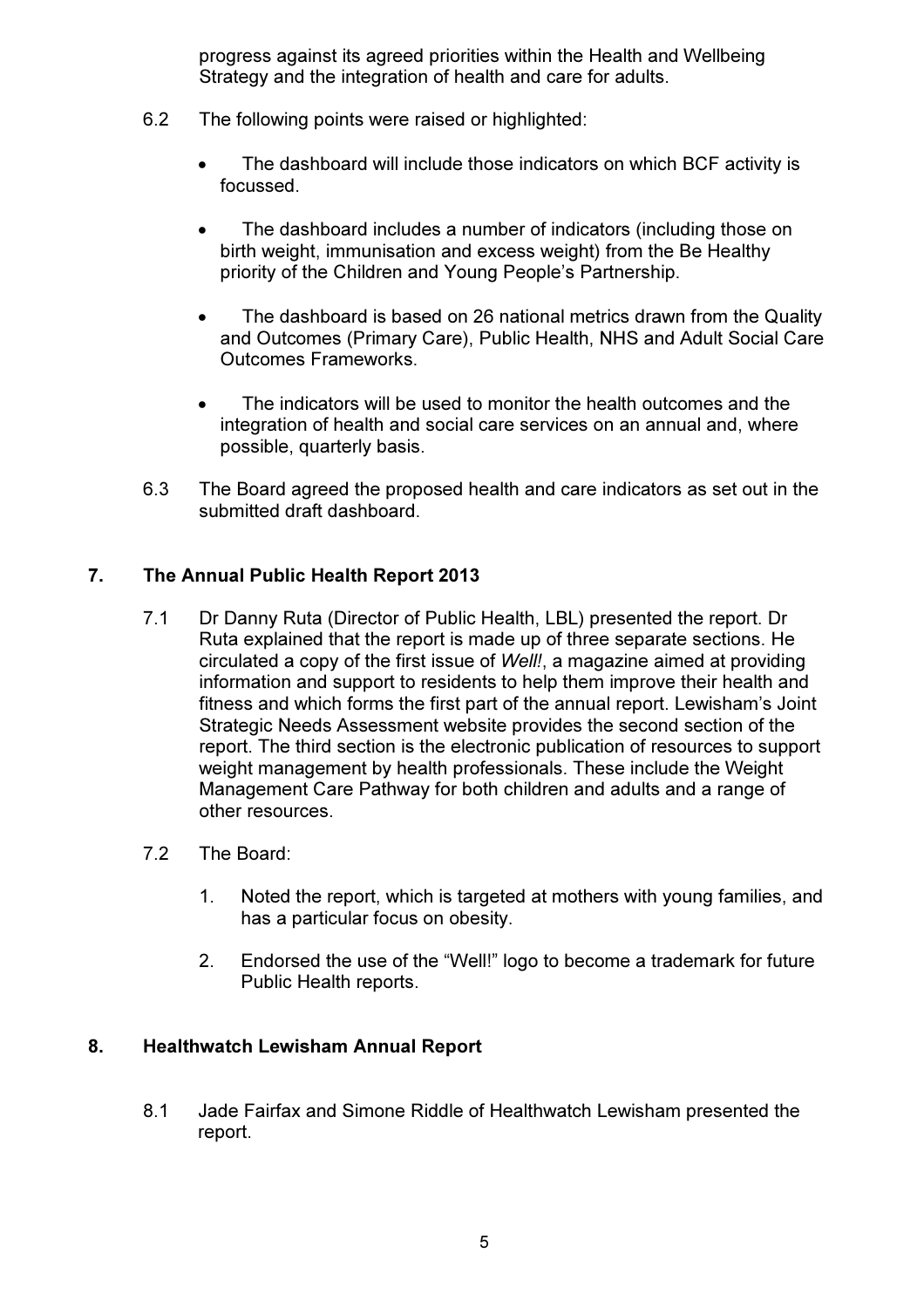- 8.2 The following points were raised or highlighted in the discussion:
	- The CCG welcomed the report and explained that many recommendations made had been implemented.
	- In response to a query, Jade and Simone clarified that there were enough volunteers for the work being undertaken at the moment.
	- Information about Healthwatch's work with Kaleidoscope should be fed into the education and health sectors as well and disseminated more broadly beyond this Board.
- 8.3 The Board noted the Healthwatch Lewisham Annual Report.

## 9. Immunisation in Lewisham

- 9.1 Dr Donal O'Sullivan (Consultant in Public Health Medicine, LBL) presented the report, focusing on the universal childhood programme and highlighting the following points:
	- Immunisation is the second most important method of preventing diseases and illnesses after ensuring clean water.
	- Very few areas within Lewisham have witnessed parental resistance to immunisation.
	- A Lewisham immunisation workplan has been developed for 2014/15, with the following actions as priorities:
		- The development of a new Lewisham Immunisation Strategy, based on an agreement as to the relative roles of NHS England, the Clinical Commissioning Group, Public Health England and the local Children's Commissioning team. The existing Lewisham Immunisation Strategy Group, which has representation at a senior level of all of these stakeholders and which reports to the Lewisham Health and Wellbeing Board, would seem to be the best way of overseeing the development of this new strategy.
		- A review of the use of the health visiting services as an alternative to the GP practice immunising children.
		- Further development of immunisation care pathways.
		- Introduction of the new national immunisation programme to ensure that secondary school children and young adults are protected against disease caused by Group C Meningococcus.
		- The immunisation of pregnant women against influenza and pertussis by midwives.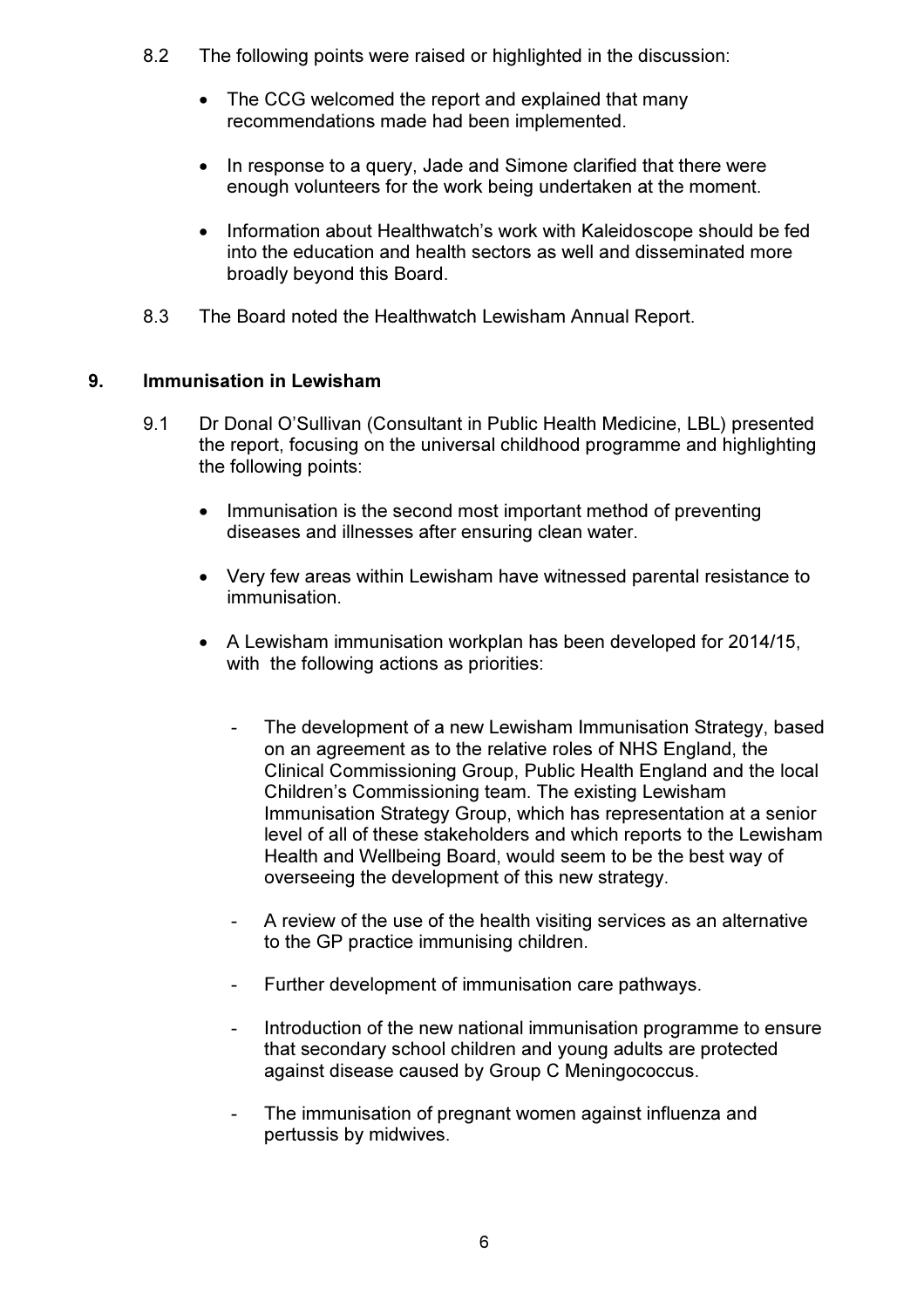- Opportunistic immunisation of children in settings other than primary care.
- 9.2 The following points were raised or highlighted in the discussion:
	- The Children's Partnership Board has observed that the current NHS England system of paying GPs for immunising children at age 6 rather than at age 5 directly delays earlier immunisation. Jane Clegg noted the point and promised to pass it on to the relevant colleagues within the NHS. She added that work was also underway in the NHS to address the discrepancy between actual uptake and reported uptake.
	- Collaborative commissioning is due to become operational and will become an important aid to progressing immunisation. The CCG is already commissioning on a more population-based approach than before.
	- NHS England manages the contracts for immunisation and monitors performance. It was noted that the improvement in MMR1 was not achieved through performance management alone.
- 9.3 The Board:
	- 1. Noted the content of the report on immunisation in Lewisham and
	- 2. Endorsed the priorities and Immunisation Workplan for 2014/15.

## 10. Health and Wellbeing Strategy: Progress update Healthy Weight / Obesity

- 10.1 Dr Danny Ruta (Director of Public Health, LBL) provided an update on the progress towards achieving the improvements and outcomes of the HWB Strategy's priority area 1: achieving a healthy weight in children and adults. The focus of the report was on the objectives and actions identified in the delivery plan of the Health and Wellbeing Strategy, but it also covered the ongoing work of the various strategies and plans supporting this priority.
- 10.2 In the discussion, it was recommended that the Board seek to help residents achieve and maintain a healthy weight by sign-posting some of the ways in which this could be done—for instance by marking out safe cycling routes.
- 10.3 The Board noted the content of the report on Health and Wellbeing Strategy: Progress Update Healthy Weight / Obesity.

# 11. Food Poverty in Lewisham

11.1 Dr Danny Ruta (Director of Public Health, LBL) provided information on the causes, scale, consequences, and current interventions relating to food poverty in Lewisham.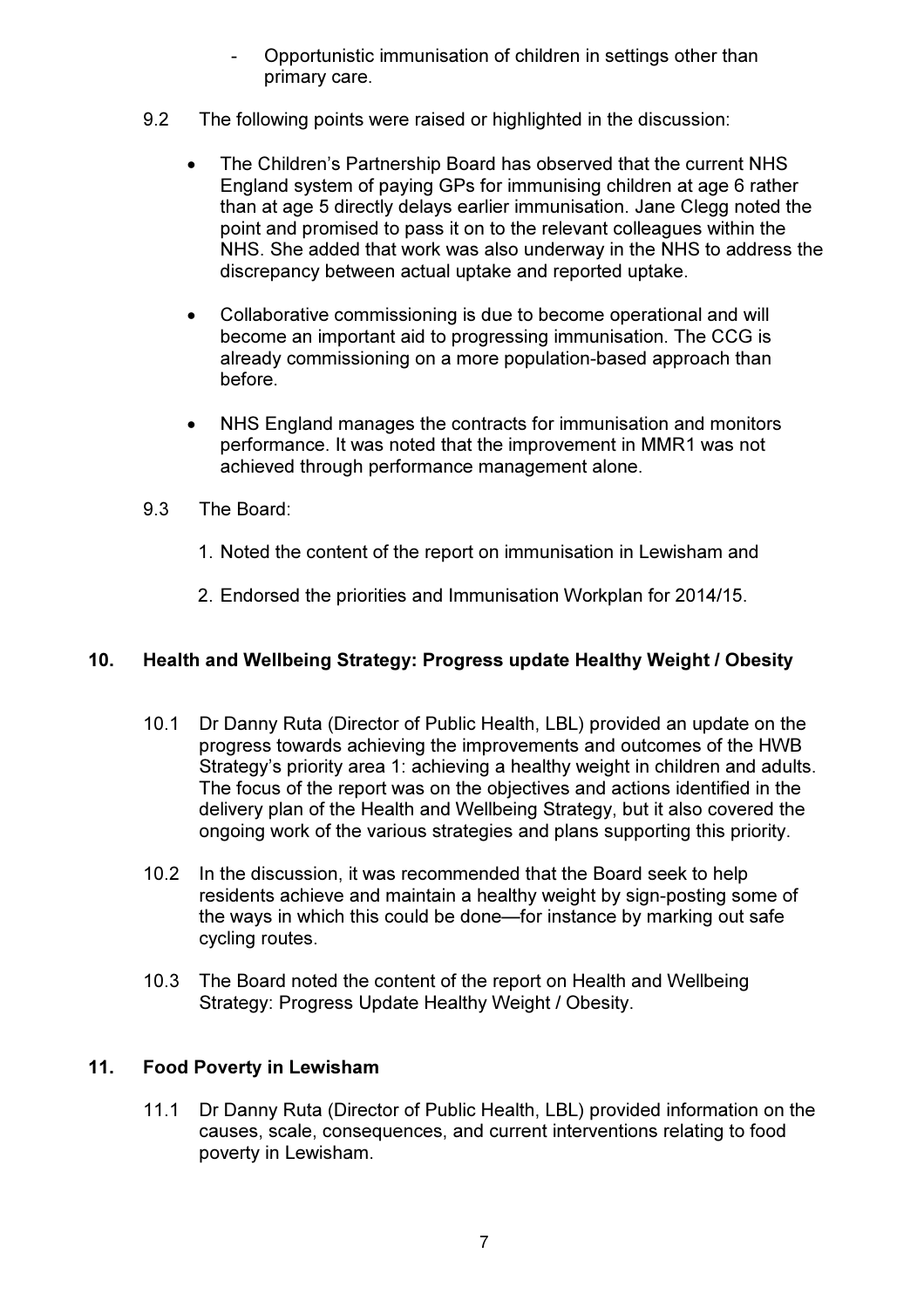- 11.2 The following points were highlighted:
	- The Greater London Authority report Child Hunger in London stated that 21% of parents surveyed reported skipping meals so that their children could eat and 9% of children in London said they sometimes or often go to bed hungry. If these figures were applied to Lewisham it is estimated that 19,000 parents in Lewisham skip meals so their children can eat and 6,000 children in Lewisham sometimes or often go to bed hungry.
	- Findings of the report should be used as the foundations for the future development of action plans for Lewisham, modelled on the Greater London Authority report on child hunger and the London Assembly report on food poverty. This will become part of the overall strategy for food and nutrition in the Borough.
- 11.3 The following points were raised or highlighted in the discussion:
	- The cost of housing contributes to food poverty in London.
	- The Whitefoot Nutrition Project was cited as an example of good practice locally.
- 11.4 The Board  $\cdot$ 
	- 1. Noted the content of the report Food Poverty in Lewisham and
	- 2. Endorsed the next steps outlined in the report.

### 12. Voluntary and Community Sector Response to Poverty, with a Focus on Food Poverty

- 12.1 Tony Nickson (Director, Voluntary Action Lewisham) and Dr Roger Green (Goldsmith's College, University of London) presented the report about independent community responses to poverty in the Borough, with a focus on food poverty. The report included findings from Goldsmith's College researchers on the use and operation of food banks in the Borough. (Please click on this link for the report: Putting Food On The Table--Understanding Food Poverty: Exploring Food Bank Use In Lewisham
- 12.2 The following points were raised or highlighted in the discussion:
	- Food banks are short-term solutions to food poverty in the Borough.
	- People are presenting at food banks with a multitude of issues and are being sign-posted to other services.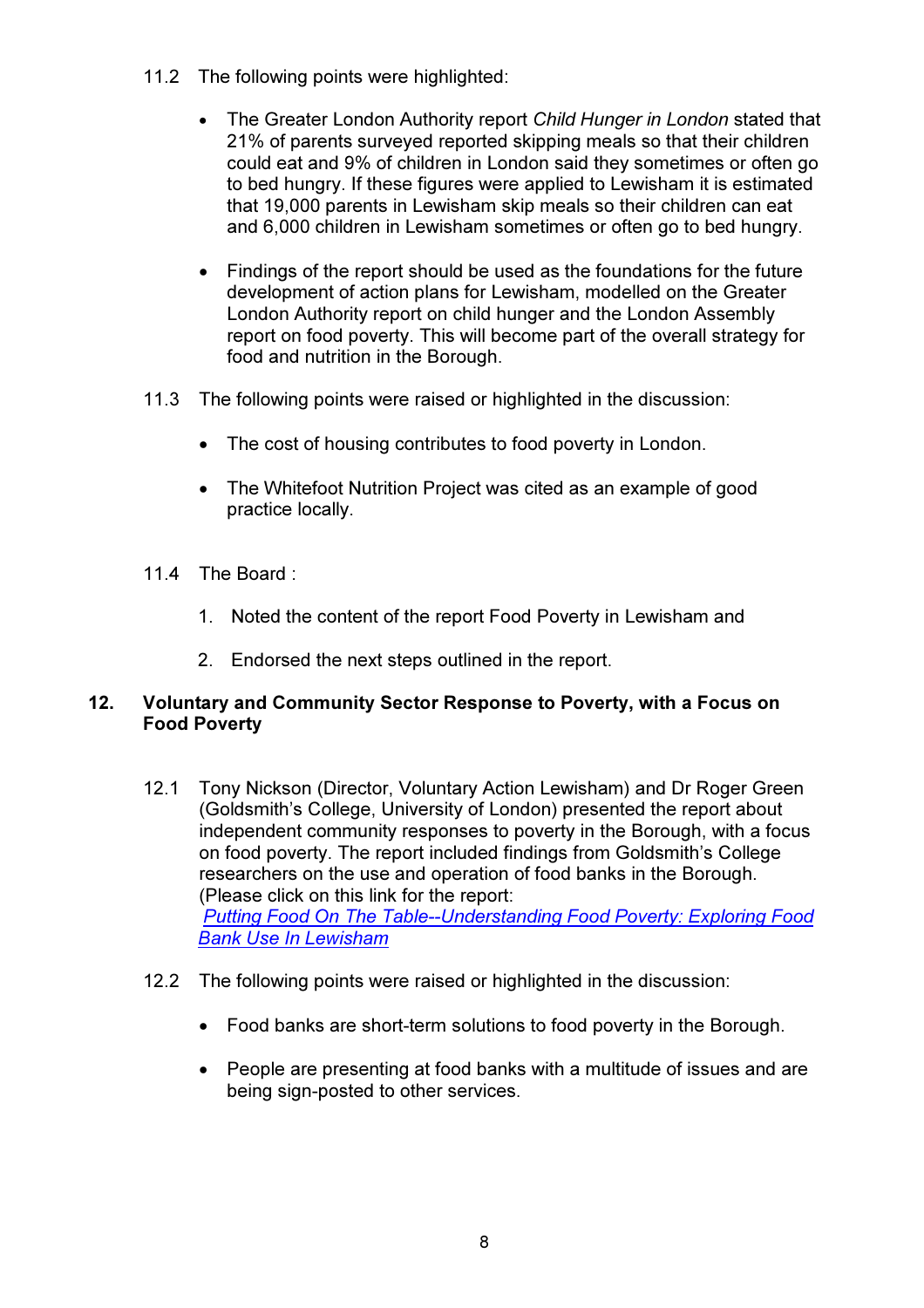- It was suggested that a Lewisham food summit may help address food poverty in the borough.
- 12.3 The Board:
	- 1. Acknowledged the issue of food poverty in the Borough, as indicated by the experiences of local voluntary and community organisations and initial research findings presented, and
	- 2. Endorsed a discussion, to be initiated by VAL and partners, with all key stakeholders, including food bank users, to discuss approaches towards solutions to food poverty and to further investigate why people are increasingly accessing food banks and other food distribution points, with the aim of improving co-ordination and effective support for voluntary action locally in addressing food poverty in the Borough.

## 13. Progress Report on Implementing the National Autism Strategy "Fulfilling and Rewarding Lives" in Lewisham

- 13.1 Corinne Moocarme (Joint Commissioning Lead, Community Support and Care, CCG/LBL) and Laura Harper (Housing, Health and Social Care Integration Project Manager, LBL) presented a six-monthly update on the local implementation of the National Autism Strategy, focusing on the main areas of the Self Assessment where Lewisham had rated itself amber.
- 13.2 In particular, there was an emphasis on the specific identification of adults with autism in the local housing strategy and more detail on how Lewisham Housing is working to identify a range of housing to support residents with particular needs.
- 13.3 The following points were raised or highlighted in the discussion:
	- Lewisham is looking to establish a community that accepts and understands autism and which has an infrastructure that provides opportunities for adults with autism/Asperger's syndrome to live fulfilling and rewarding lives.
	- The Self Assessment Framework (SAF—for 2013) provided an opportunity to recognise Lewisham's achievements, take stock of the Borough's current position, and understand where further work was required.
	- There were 17 questions in the Self Assessment Framework (SAF). Lewisham rated itself green on 6 questions and amber on the remaining 11. There were no red ratings. Some of the main areas rated amber requiring further work to progress were: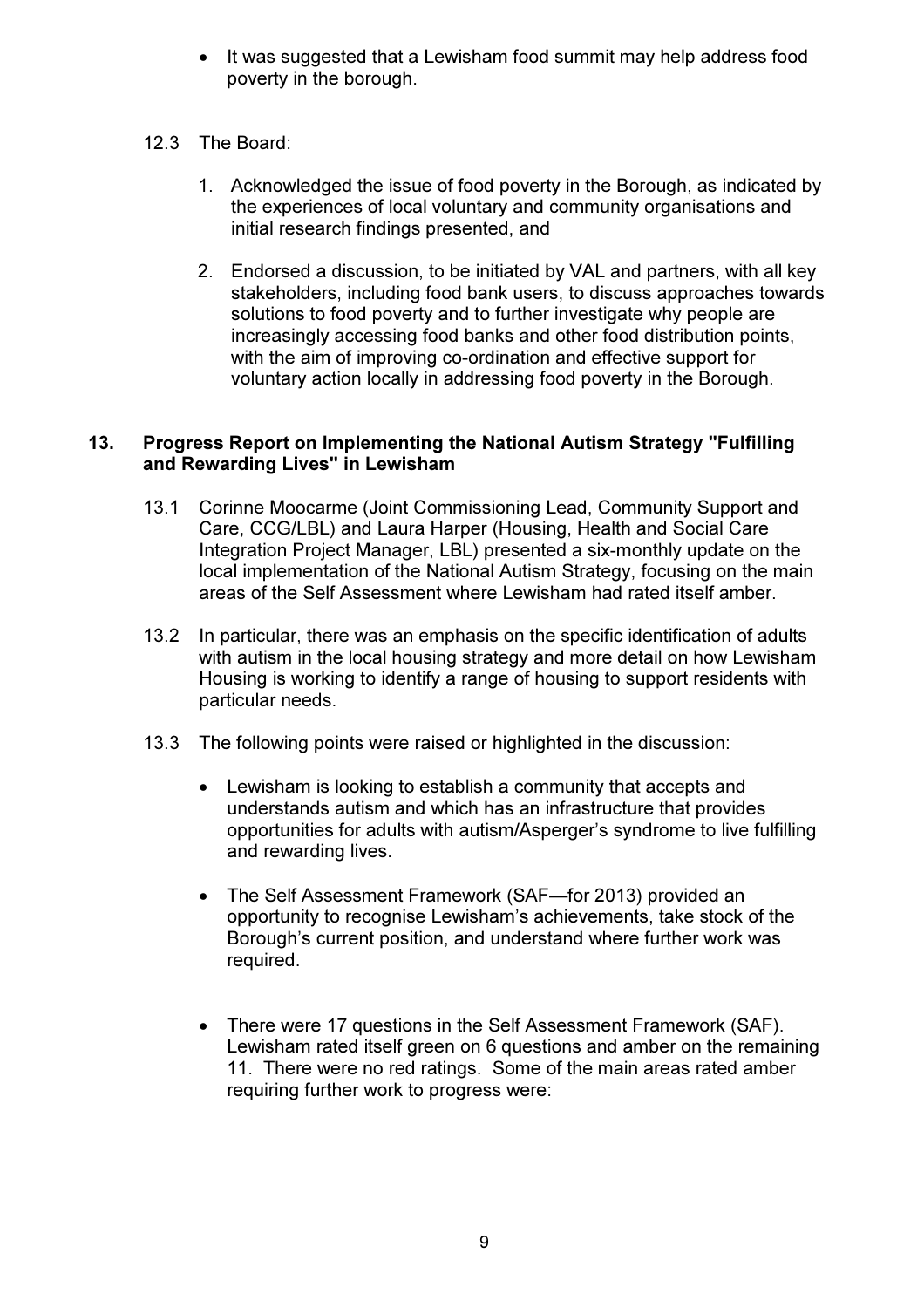- The inclusion of autism in the local Joint Strategic Needs Assessment
- Improving the data collected regarding numbers of adults with autism in the borough
- The level of information about local support in the area being accessible to people with autism
- Promotion of employment of people with autism.
- Specific identification of adults with Autism in the local housing strategy
- Presentation and discussion of the SAF in November 2013 provided an opportunity to ensure autism was on the Health and Wellbeing Board agenda, and the request to provide regular updates was welcomed.
- This update coincided with the publication of Think Autism and the launch of the Autism Innovation Fund. Further updates will be provided as work progresses in these areas.
- Autism has now been included in the local Joint Strategic Needs Assessment (JSNA) and data collected regarding numbers of adults in the Lewisham is being improved.
- The Housing and Autism Project Group has been reinstated and met twice in 2014. Meetings are planned for the remainder of the year at sixweekly intervals.
- 13.4 The following points were raised or highlighted in the discussion:
	- Some of the amber-rated areas had been amalgamated within in the report.
	- In response to a query from Nickie Roome (Campaign in Lewisham for Autism Spectrum Housing—CLASH) about the possible creation of an Autism Partnership Board in the Borough, the following observations were offered:
		- Corinne Moocarme currently corresponds informally with a pool of people who support the work on autism. A group could be convened to support this area of work.
		- There is a need for caution regarding the possible proliferation of partnership boards, appreciating that specific arrangements around particular tasks or agendas may not always require the oversight of a formal board.

13.5 The Board: